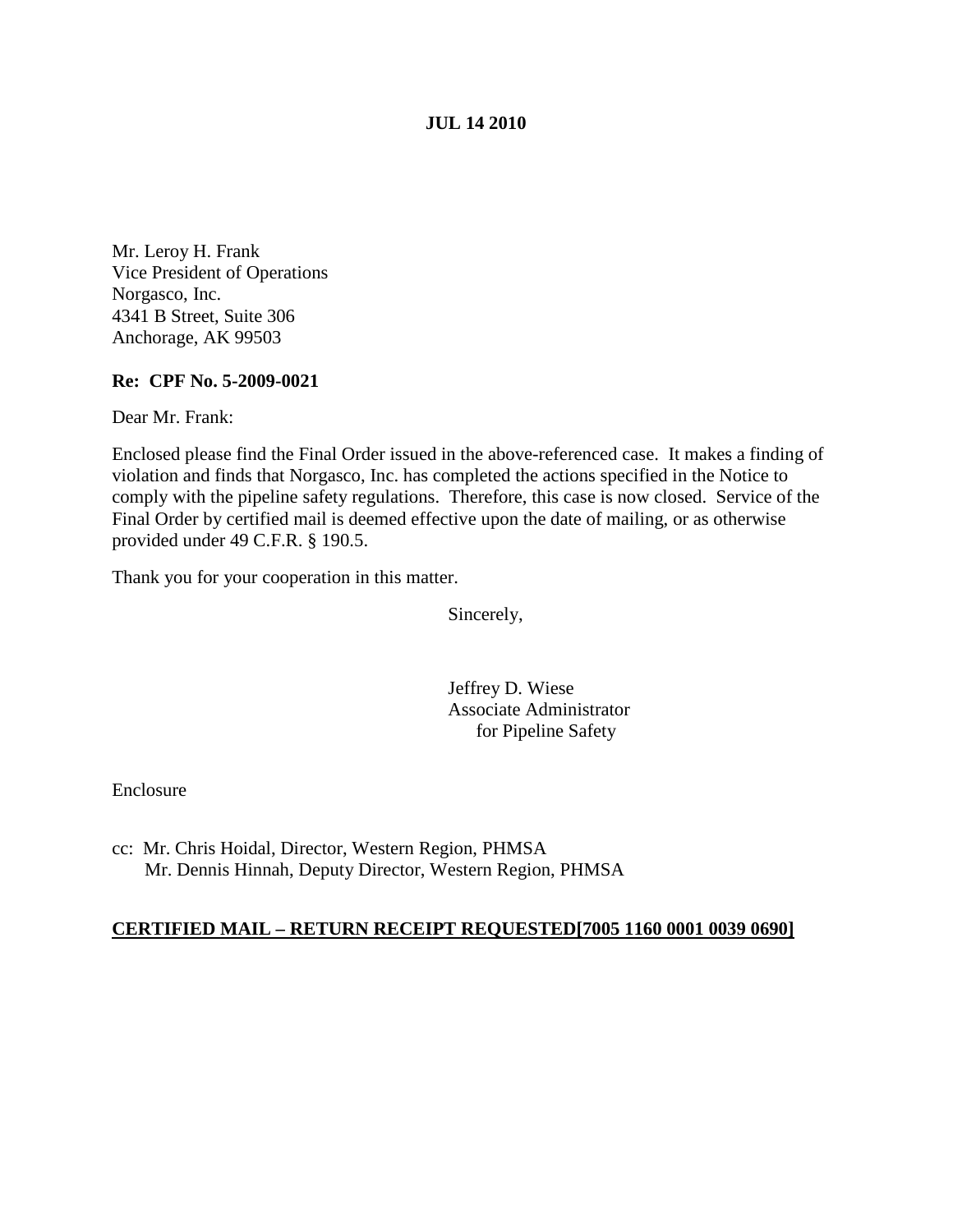# **U.S. DEPARTMENT OF TRANSPORTATION PIPELINE AND HAZARDOUS MATERIALS SAFETY ADMINISTRATION OFFICE OF PIPELINE SAFETY WASHINGTON, D.C. 20590**

**) In the Matter of ) ) Norgasco, Inc., ) CPF No. 5-2009-0021 ) Respondent. ) \_\_\_\_\_\_\_\_\_\_\_\_\_\_\_\_\_\_\_\_\_\_\_\_\_\_\_\_\_\_)**

**\_\_\_\_\_\_\_\_\_\_\_\_\_\_\_\_\_\_\_\_\_\_\_\_\_\_\_\_\_\_**

## **FINAL ORDER**

On April 22, 2009, pursuant to 49 U.S.C. § 60117, a representative of the Pipeline and Hazardous Materials Safety Administration, Office of Pipeline Safety (OPS) conducted an onsite pipeline safety inspection of the facilities and records of Norgasco, Inc. (hereinafter "Norgasco" or "Respondent") in Anchorage, Alaska. Norgasco operates a natural gas distribution system serving approximately 55 customers in Prudhoe Bay, Alaska. The inspection included a review of Norgasco's Operator Qualification (OQ) Manual and Program.

As a result of the inspection, the Director, Western Region, OPS (Director), issued to Respondent, by letter dated September 9, 2009, a Notice of Probable Violation and Proposed Compliance Order (Notice). In accordance with 49 C.F.R. § 190.207, the Notice proposed finding that Respondent had violated 49 C.F.R. § 192.805.

Norgasco responded to the Notice by letter dated September 24, 2009 (Response). Norgasco did not contest the allegations of violation, but provided information concerning the corrective actions it has taken. Norgasco did not request a hearing and therefore has waived its right to one.

## **FINDING OF VIOLATION**

In its Response, Norgasco did not contest the allegation in the Notice that it violated 49 C.F.R. Part 192, as follows:

**Item 1:** The Notice alleged that Respondent violated 49 C.F.R. § 192.805, which states: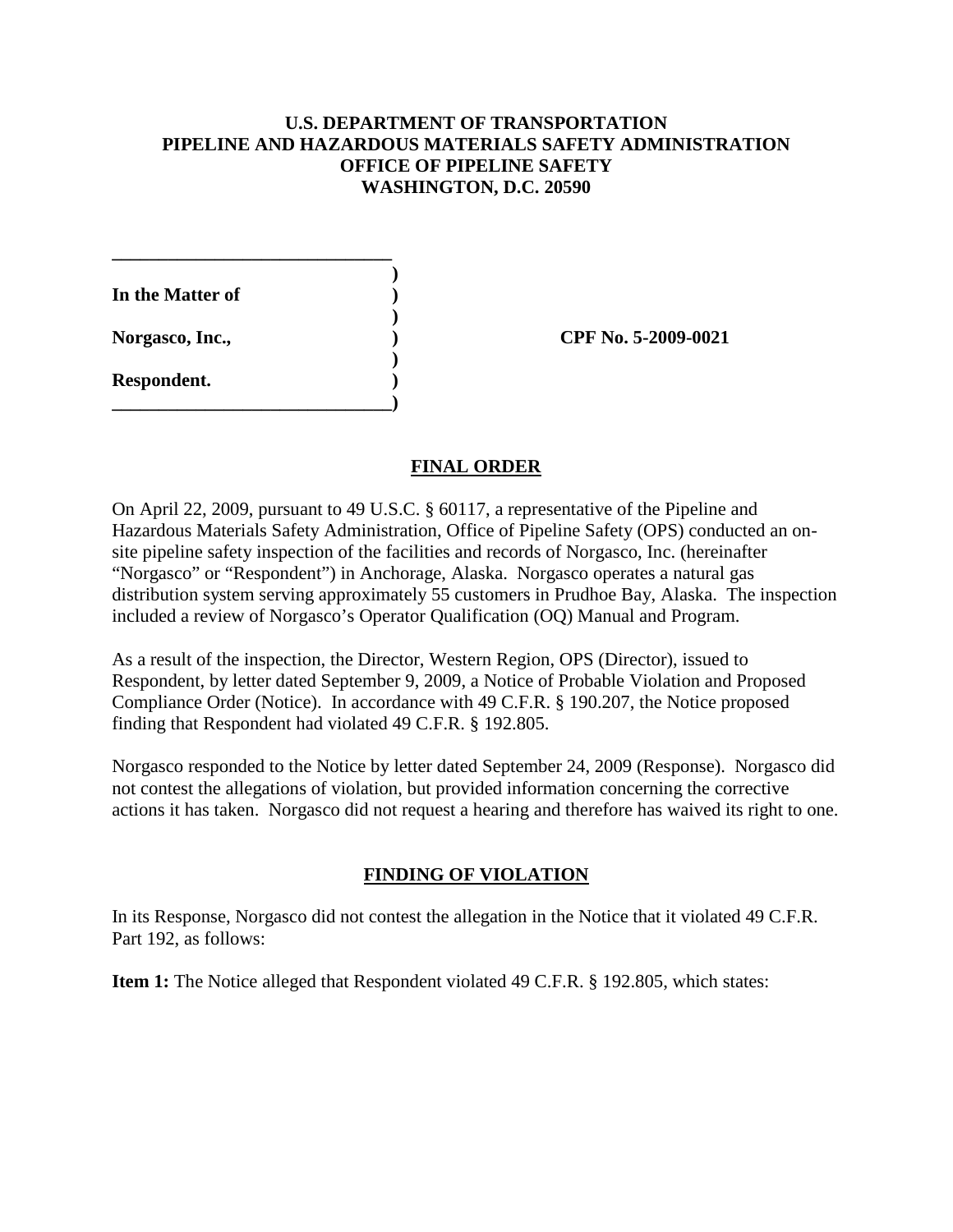#### **§ 192.805 Qualification program.**

Each operator shall have and follow a written qualification program. The program shall include provisions to:

(a) Identify covered tasks;

(b) Ensure thorough evaluation that individuals performing covered tasks are qualified;

(c) Allow individuals that are not qualified pursuant to this subpart to perform a covered task if directed and observed by an individual that is qualified;

(d) Evaluate an individual if the operator has reason to believe that the individual's performance of a covered task contributed to an incident as defined in Part 191;

(e) Evaluate an individual if the operator has reason to believe that the individual is no longer qualified to perform a covered task;

(f) Communicate changes that affect covered tasks to individuals performing those covered tasks; and

(g) Identify those covered tasks and the intervals at which evaluation of the individual's qualifications is needed.

The Notice alleged that Norgasco violated § 192.805 by failing to have an adequate written OQ program. Specifically, it alleged that Norgasco's OQ program failed to: (1) include a complete list of covered tasks; (2) address contract personnel performing covered tasks; (3) address nonqualified individuals performing covered tasks under the direction and observation of qualified individuals; (4) address how the operator's personnel would be trained; (5) address qualification records; (6) address how changes in covered tasks would be communicated to individuals performing them; and (7) address the notification of PHMSA about significant changes to the OQ plan. Respondent did not contest this allegation of violation. Accordingly, based upon a review of all the evidence, I find that Norgasco violated 49 C.F.R. § 192.805 by failing to have an adequate written OQ program.

#### **COMPLIANCE ORDER**

The Notice proposed a compliance order with respect to Item 1 in the Notice for a violation of § 192.805. Under 49 U.S.C. § 60118(a), each person who engages in the transportation of hazardous liquids or who owns or operates a pipeline facility is required to comply with the applicable safety standards established under chapter 601. The Director has indicated that Respondent has taken the following actions specified in the proposed compliance order:

With respect to Item 1, Norgasco has updated its written OQ procedures by: (1) including a complete list of the covered tasks; (2) addressing contract personnel performing covered tasks; (3) addressing non-qualified individuals performing covered tasks while being directed and observed by a qualified individual; (4) addressing training for operator's personnel to recognize and react to abnormal operating conditions; (5) addressing qualification records; (6) addressing how changes in covered tasks would be communicated to individuals performing them; and (7) addressing the notification to